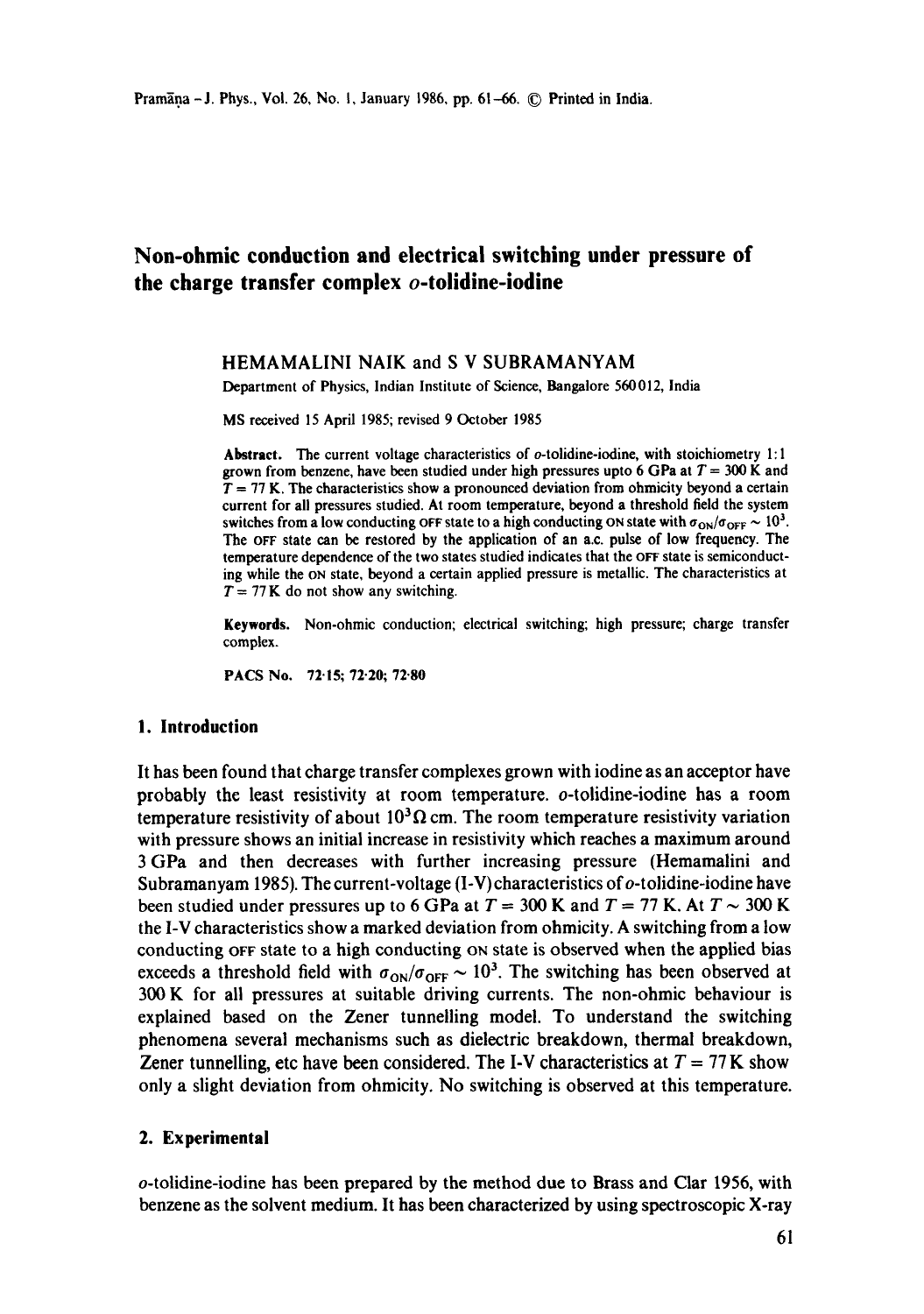diffraction and microanalysis techniques. All high pressure studies have been carried out in a clamp-type Bridgman anvil pressure cell (Bandyopadhyay *et a11980).* Electrical connections are provided to the sample by pressure contacts. A four-probe arrangement is used for all conductivity measurements. Current is used as a driving force. The voltage across the sample is monitored as a function of the current. Low temperature measurements in the range  $T = 300$  to 77 K are carried out in a bath-type cryostat. Temperature is monitored by a copper-constantan thermocouple.

### **3. Results**

Figure 1 shows the I-V characteristics for various clamped pressures at  $T = 300$  K. At very low currents the characteristics are linear. Pronounced nonlinearity is observed at higher currents for all clamped pressures. A switching from a low conducting OFF state to a high conducting on state is observed when the current passing through the sample exceeds a threshold value. Before switching to the on state a sudden rise in the voltage is observed, unlike in any other compound where switching has been observed. Once the system switches to the ON state it continues to remain in this state even after the driving current is reduced or removed. The observation of the memory of the switched state in this system is very similar to that observed earlier in rMaine-xcNQ. The system can be driven back to the low conducting  $\sigma$ F state by the application of an a.c. pulse of low frequency. The process of switching is fast and can be repeated for several cycles. After a large number of cycles, a degradation in this phenomena is observed. The temperature dependence of resistivity has been studied in the temperature range 300 to 77 K for the two states. Figure 2 shows the variation of resistivity ( $\rho$ ) with temperature in the two states for clamped pressure of 0.98 GPa. The activation energy  $(E_a)$  is calculated by using the relation

$$
\rho = \rho_0 \exp(E_a/kT)
$$



**Figure** 1. Current-voltage characteristics of o-tolidine-iodine at **different pressures.**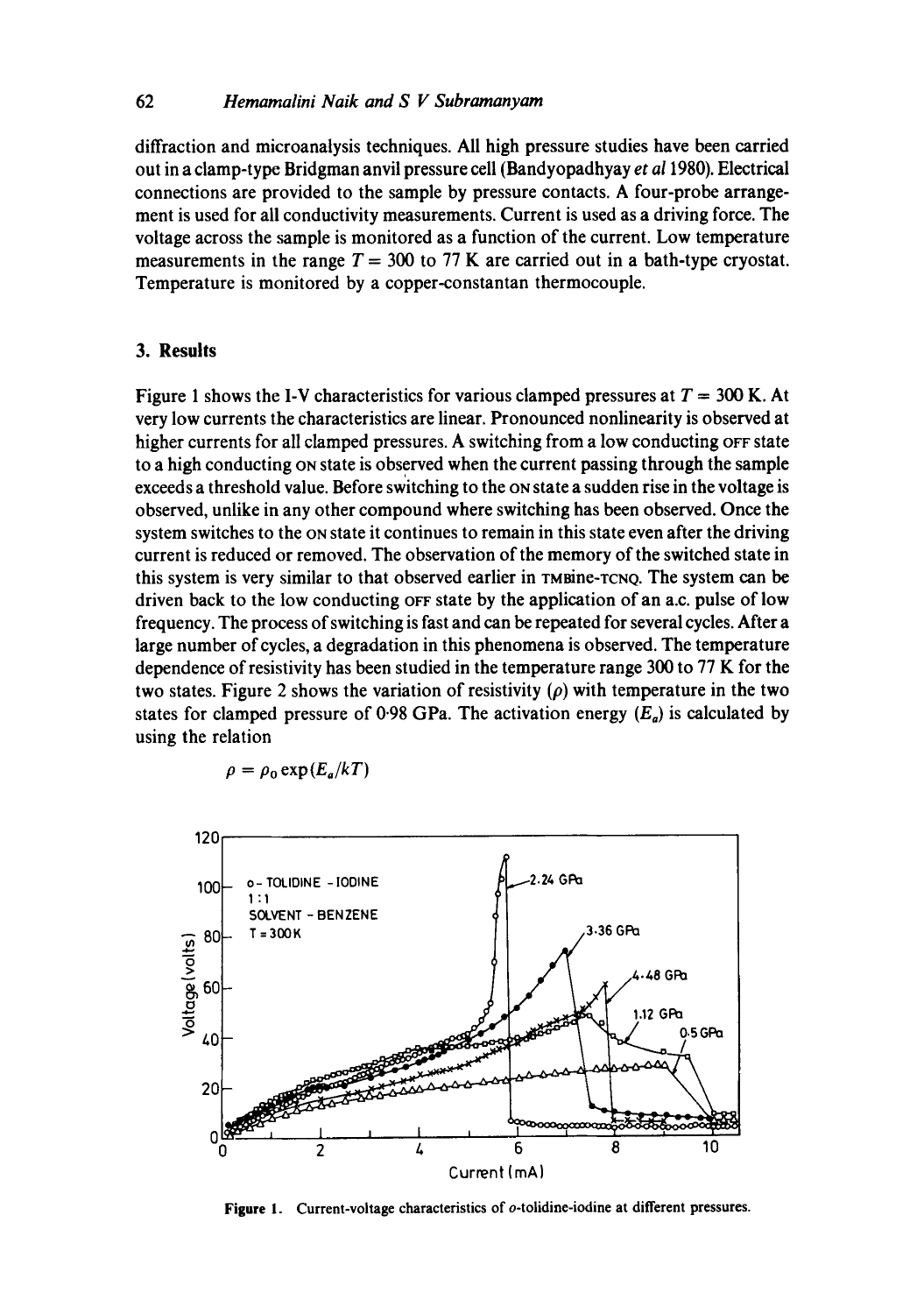

**Figure** 2. Variation of resistivity with temperature of o-tolidine-iodine in the two states at clamped pressure 0-98 GPa.



Figure 3. Variation of resistance with temperature of o-tolidine-iodine in the ON state.

where k is the Boltzman constant and  $\rho_0$  the pre-exponential factor.

The conduction in the OFF state is found to be activated for all clamped pressures. In the on state, in the low pressure region  $\lt 1$  GPa the conduction is activated, while at high pressures the conduction is of metallic nature as seen in figure 3.

The I-V characteristics at  $T = 77$  K is shown in figure 4. For low pressures the characteristics are almost linear in the current range studied. For high pressures  $> 2$  GPa, the characteristics are nonlinear. No switching has been observed at this temperature. The resistivity at  $T = 77$  K is about 10<sup>5</sup>  $\Omega$  cm, which is two orders of magnitude greater than that at room temperature. Probably the driving current necessary to cause switching is too high and the voltage across the sample before switching is more than 120 V at this temperature (OFF state resistivity may be very large).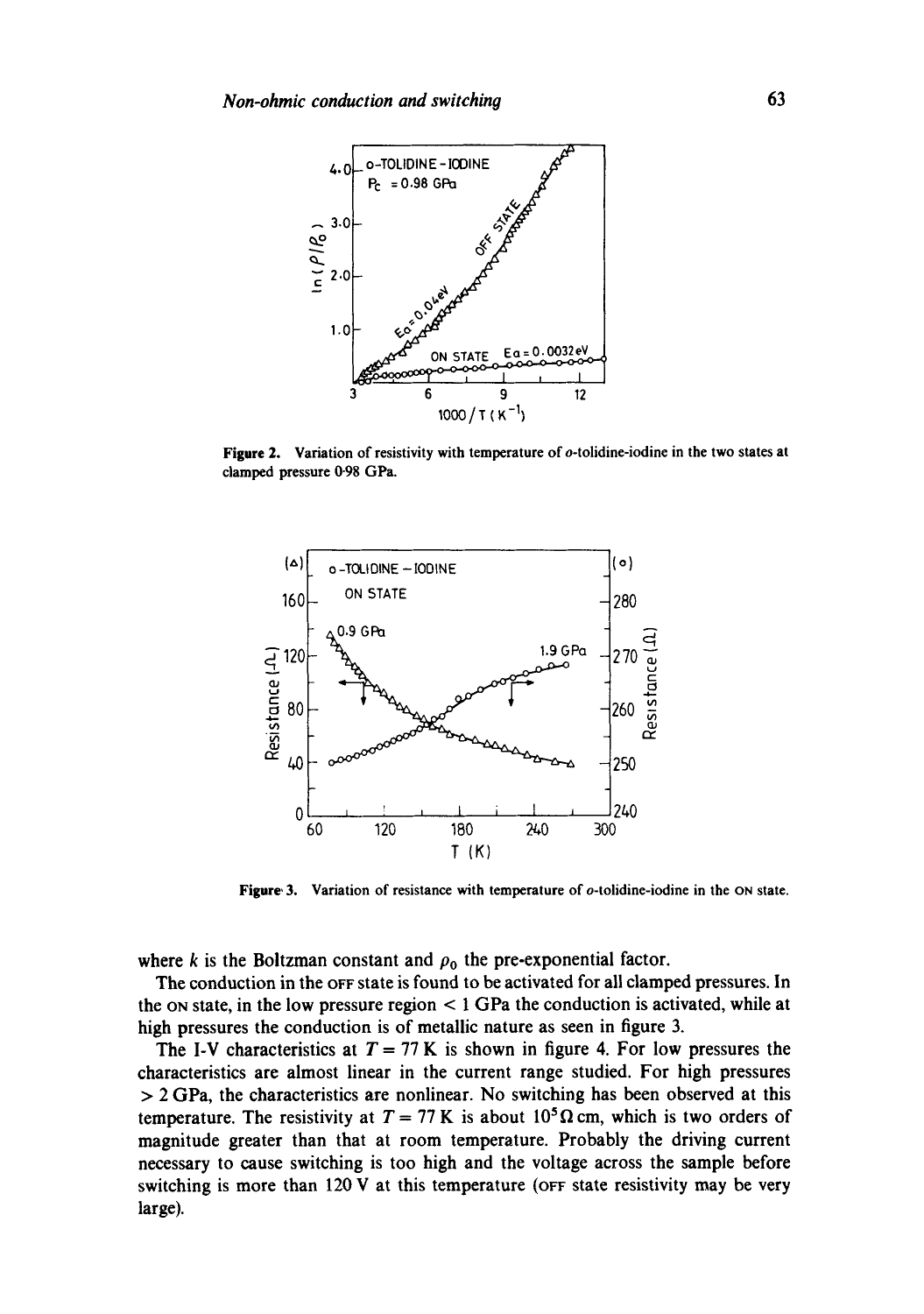

**Figure 4.** I-V characteristics of o-tolidine-iodine at  $T = 77$  K for different clamped pressures.

### 4. **Discussion**

#### 4.1 *Non-ohmic electrical conduction*

A deviation from ohmic behaviour has been reported before in a number of compounds such as  $TTF-TCNQ$  (Cohen and Heeger 1977),  $Q_n(TCNQ)_2$  (Mihaly *et al* 1979) and NbSe<sub>3</sub> (Miller *et al* 1983). Non-ohmic electrical conduction has been attributed to tunnelling phenomena and the depinning of a charge density wave (cow) (Bardeen 1980). A cow may be pinned to impurity sites, lattice incommensurability, etc.

The nonlinear part of the I-V characteristics has been fitted to an equation of the following type for the field-dependent conductivity  $\sigma(F)$ 

$$
\sigma(F) = \sigma_a + \sigma_b \exp(-F_0/F),
$$

where  $\sigma_a$  is the field independent conductivity and  $F_0$  the characteristic Zener tunnelling field. Figure 5 gives the plot of  $\ln (\sigma(F) - \sigma_a)$  as a function of 1/F. Good linear fits have been observed for all clamped pressures. The non-ohmic conductivity has therefore been attributed to Zener tunnelling type of mechanism of  $\text{row}, \text{as in NbSe}_3$ . Though the formation of cow at such high temperatures is doubtful, pressure plays an important role. It is possible that structural modulation is brought about by the application of high pressure resulting in nonlinear characteristics. Structural data after pressurization would yield a wealth of information. Unfortunately this has not been possible due to experimental limitations.

### 4.2 *Electrical switching*

There have been earlier reports on electrical switching in thin films of Cu-TCNQ (Potember *et al* 1979), anthracene (Elsharkawi and Kao 1977) and some charge transfer complexes, under pressure like  $T_{MPL}$ TCNQ and  $T_{MPL}$ TMIC (TMPD = NNN'N' tetra-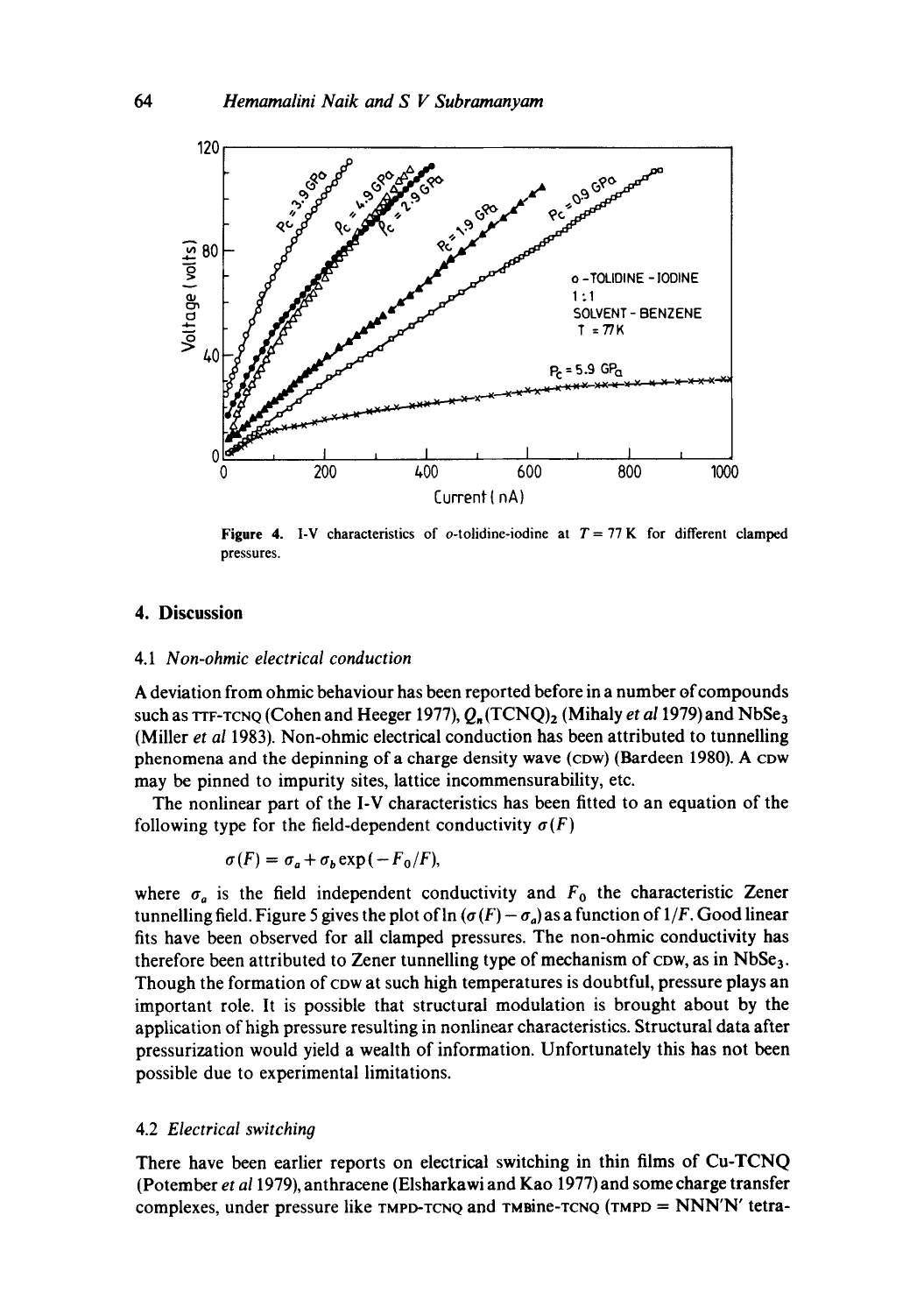

**Figure 5.** Variation of  $\ln (\sigma(F) - \sigma_a)$  of *o*-tolidine-iodine as a function of 1/*F*.

methyl-p-phenylenediamine,  $m$ sine =  $NNN'$  tetramethyl-benzidine) (Bandyopadhyay *et al* 1979). A very interesting aspect of the present results is the nature of conduction in the two states. The OFF state conduction is by an activated process. In the ON state, at low pressures, the conduction is activated with a very small activation energy. At pressures exceeding 1 GPa, the ON state conduction is metallic. This clearly demonstrates the difference in the manner of conduction in the two states. To explain the present data, various mechanisms of thermal and non-thermal origin have been considered.

A system switches to a high conducting state when the electron gains more energy from the electric field than what is dissipated to the lattice resulting in dielectric breakdown, elucidated by

$$
p > \hbar \omega_D^2
$$

where p is the power gained by each electron, h is the Planck's constant  $(h = h/2\pi)$  and  $\omega_p$  is the Debye frequency, p is expressed in terms of the switching power and the number of electrons/cc. Typical values at all pressures indicate that the breakdown condition is not satisfied.

The probability of Zener tunnelling from the valence band to the conduction band, as a result of switching has been considered as a possible mechanism where

$$
P_{v-c} = \exp\bigg(-\frac{2}{3eF}(2m/\hbar^2)^{1/2}\Delta^{3/2}\bigg),\,
$$

 $F$  being the switching field and  $\Delta$  the activation energy after switching. For clamped pressure 1.12 GPa the Zener tunnelling probability is  $\sim 10^{-3}$ . It has therefore been ruled out as a mechanism responsible for switching.

When the joule heat generated by the current flow is greater than the heat lost by conduction an instability occurs resulting in thermal breakdown driving the system into a new state. This is not the case in the present case as the sample is firmly embedded in a steatite pressure transmitting medium between the tungsten carbide anvils. The total amount of heat supplied to the sample at the time of switching is less than 0.2 Watts. This heat is distributed over the entire sample and dissipated to its surroundings.

The mechanism has therefore been attributed to some form of electronic excitations in the system. Crystal structure data of the specimens in the ON state at high pressures and high driving fields should resolve this.